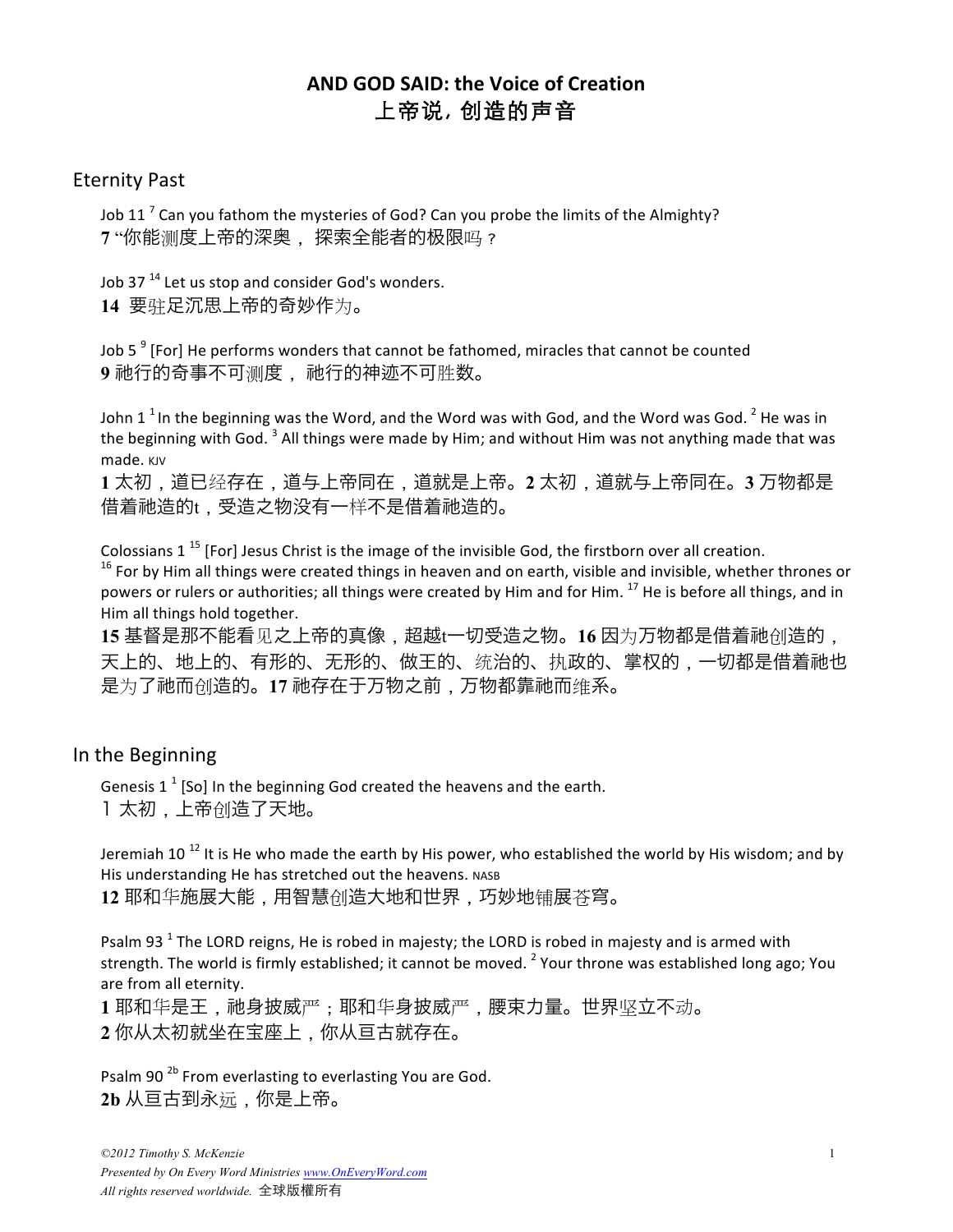Psalm 89<sup>14</sup> Righteousness and justice are the foundation of Your throne; love and faithfulness go before You.

**14** 你的宝座以公平和正义为根基,你以慈爱和信实为先锋。

Isaiah 37  $^{16}$  O LORD Almighty, God of Israel, enthroned between the cherubim, You alone are God over all the kingdoms of the earth. You have made heaven and earth.

**16** "坐在二基路伯天使之上、以色列的上帝——

万军之耶和华啊,唯有你是天下万国的上帝,你创造了天地。

Isaiah 48<sup>13</sup> Your own hand laid the foundations of the earth, and Your right hand spread out the heavens; when You summon them, they all stand up together.

**13** 我亲手奠立大地的根基,我的右手铺展苍穹。我一呼唤,它们都侍立一旁。

Hebrews  $11^3$  By faith we understand that the universe was formed by the Word of God, so that what is seen was not made out of what was visible.

**3** 我们凭信心知道宇宙是借着上帝的话造成的,所以看得见的是从看不见的造出来的。

Psalm 33<sup>9</sup> For He spoke, and it came to be; He commanded, and it stood firm. **9** 因为䲠一发话,就创造了宇宙;一命令,就立定了万物。

## Day 1

Genesis 1<sup>2</sup> Now the earth was formless and empty, darkness was over the surface of the deep, and the Spirit of God was hovering over the waters.  $3$  And God said, "Let there be light," and there was light.  $4$  God saw that the light was good, and He separated the light from the darkness.

**2** 那时,大地空虚混沌,还没有成形,黑暗笼罩着深渊,上帝的灵运行在水面上。

**3** 上帝说:"要有光!"就有了光。

**4** 上帝看光是好的,就把光和暗分开

Matthew  $4^{16}$  [And] the people living in darkness have seen a great light; on those living in the land of the shadow of death a light has dawned.

16 你们住在黑暗中的人看见了大光,活在死亡阴影下的人被光照亮了!"

Psalm 43<sup>3</sup> [O] Send forth Your light and Your truth, let them guide me; let them bring me to Your holy mountain, to the place where You dwell.

**3** 求你以光明和真理引导我,领我到你的圣山,到你的居所。

Psalm 119<sup>105</sup> Thy Word is a lamp unto my feet, and a light unto my path. KJV <sup>130a</sup> [And] the unfolding of Thy Words gives light. NASB

**105** 你的话是我脚前的灯,是我路上的光。 **130a** 你的话语一解明,就发出亮光。

1John 1<sup>5</sup> This is the message we have heard from Jesus and declare to you God is light; in Him there is no darkness at all.

5 我们从耶稣那里听见、现在传给你们的信息就是:上帝是光,在祂里面毫无黑暗。

2Corinthians  $4^6$  For God, who said, "Let light shine out of darkness, " made His light shine in our hearts to give us the light of the knowledge of the glory of God in the face of Christ.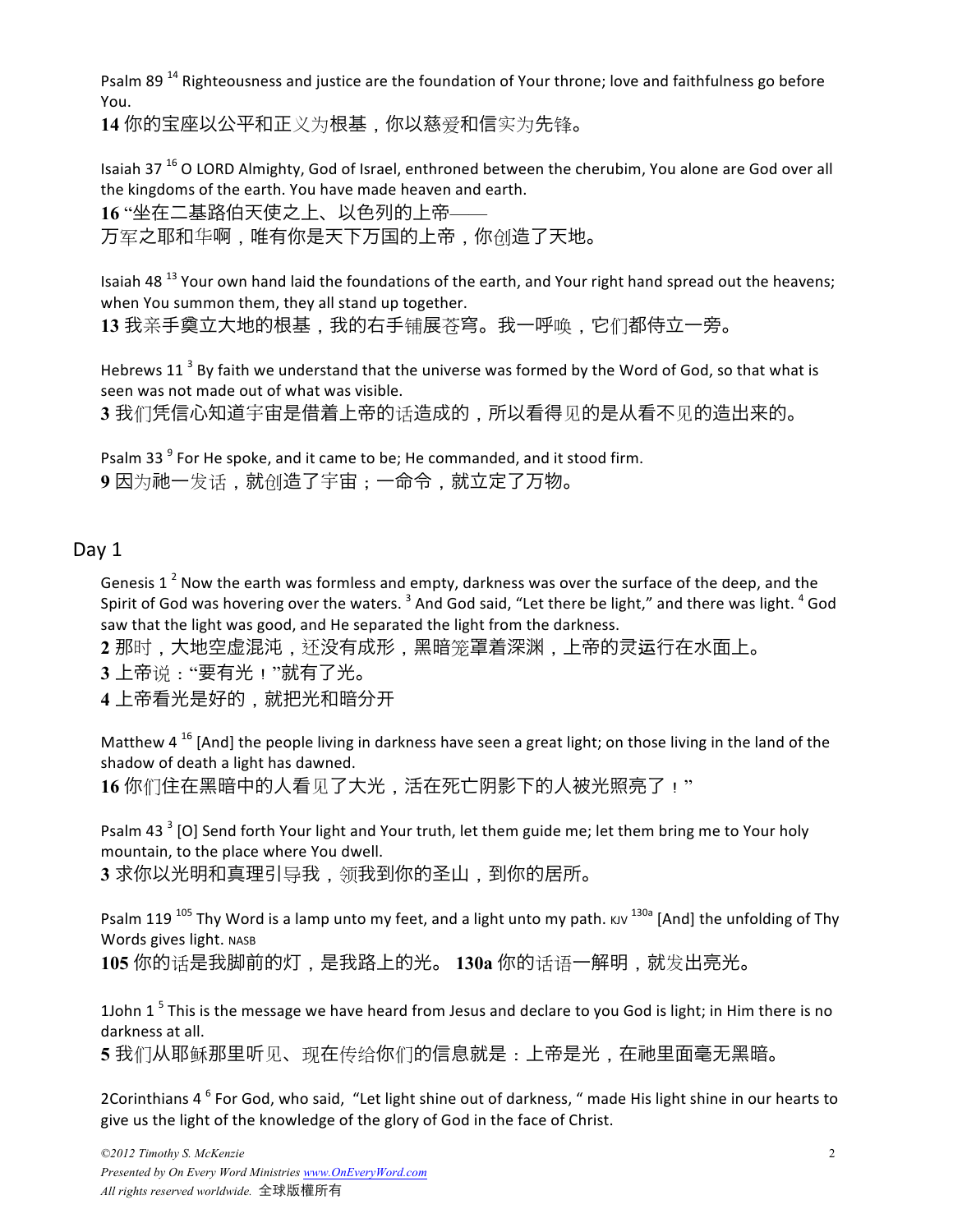**6** 因为那吩咐光从黑暗中照射出来的上帝光照了我们的心,为要让我们认识上帝在耶稣基督 的面容上所彰显的荣耀。

John 8<sup>12</sup> [For] Jesus said, "I am the light of the world; He who follows Me shall not walk in the darkness, but shall have the light of life." NASB 12 耶稣又对众人说:"我是世界的光,凡跟从我的,必不会走在黑暗里, 必要得到生命的光。"

John 1<sup>4</sup> [Because] In Him was life, and that life was the light of men.<sup>5</sup> And the light shines in the darkness, and the darkness did not comprehend it. NASB **4** 䲠里面有生命,这生命是人类的光。

Psalm 36<sup> $9$ </sup> For with Thee is the fountain of life [and] in Thy light we see light. NASB **9** 因为你是生命的泉源,在你的光中我们得见光明。

Colossians  $1^{13}$  For God has rescued us from the dominion of darkness and brought us into the kingdom of the Son He loves, $^{14}$  in whom we have redemption, the forgiveness of sins. 13 祂把我们从黑暗的权势下拯救出来,带进祂爱子的国度里。 **14** 我们借着䲠的爱子蒙救赎,罪过得到赦免。

1Peter 2<sup>9</sup> [So that] we are a chosen people, a royal priesthood, a holy nation, a people belonging to God, that we may declare the praises of Him who called us out of darkness into His wonderful light. **9** 但你们是蒙拣选的族群,是君尊的祭司,是圣洁的国度,是上帝的子民,因此你们可以宣 扬上帝的美德。祂曾呼召你们离开黑暗,进入祂奇妙的光明。

Genesis 1<sup>5</sup> God called the light "day, "and the darkness He called "night. " And there was evening, and there was morning--the first day.

**5** 称光为昼,称暗为夜。晩上过去,早晨到来,这是第一天t。

Psalm 118<sup>24</sup> This is the day the LORD has made; let us rejoice and be glad in it. **24** 这是耶和华得胜的日子,我们要欢喜快乐。

#### Day 2

Genesis 1<sup>6</sup> And God said, "Let there be an expanse between the waters to separate water from water." <sup>7</sup> So God made the expanse and separated the water under the expanse from the water above it. And it was so. <sup>8a</sup> God called the expanse "sky. "

6 上帝说: "水与水之间要有苍穹, 把水分开。" 7 果然如此。上帝开辟了苍穹, 用苍穹将水上下分开。 **8**a 上帝称苍穹为天空。

Isaiah 40<sup>22</sup> He sits enthroned above the circle of the earth, and its inhabitants are like grasshoppers. He stretches out the heavens like a canopy, and spreads them out like a tent to live in. 22 上帝的宝座设立在大地的圆圈之上,地上的人类好像蚱蜢。 䲠铺展诸天,就像铺展幔子、铺展人居住的帐篷。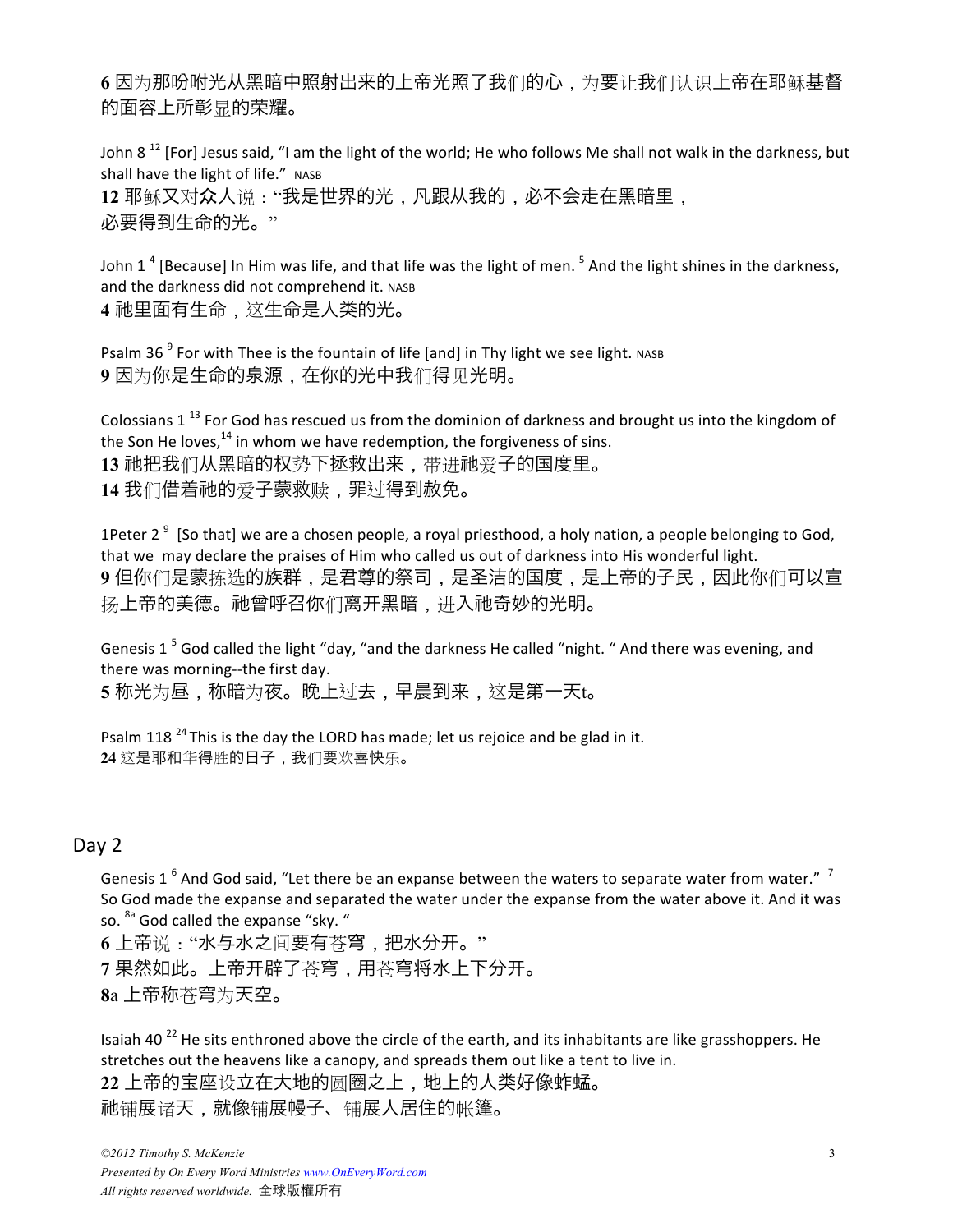Psalm 104<sup>2a</sup> He wraps Himself in light as with a garment;  $3$  and lays the beams of His upper chambers on their waters. He makes the clouds His chariot and rides on the wings of the wind. **2a** 你身披光华如披外袍,

**3** 你在水中设立自己楼阁的栋梁。你以云彩为车驾,乘风飞驰。

Isaiah 44 $^{22}$  He has swept away our offenses like a cloud, and our sins like the morning mist. **22** 我除去了你的过犯和罪恶,使它们如云雾消散。归向我吧,因为我救赎了你。"

Psalm 103<sup>11</sup> For as high as the heavens are above the earth, so great is His love for those who fear Him; <sup>12</sup> as far as the east is from the west, so far has He removed our transgressions from us. 11 因为天离地有多高, 祂对敬畏祂之人的爱也多大! 12 东离西有多远, 祂叫我们的过犯离我们也多远!

2Corinthians  $5^{17}$  Therefore, if anyone is in Christ, he is a new creation; old things [have] passed away, behold, all things have become new! NASB **17** 若有人在基督里,他就是新造的人,旧事已过,看啊,一切都更新了。

Genesis 1 $^{8b}$  And there was evening, and there was morning--the second day. **8**b 晩上过去,早晨到来,这是第二天。

## Day 3

Genesis 1 $^9$  And God said, "Let the water under the sky be gathered to one place, and let dry ground appear." And it was so.  $^{10}$  God called the dry ground "land," and the gathered waters He called "seas." And God saw that it was good.

9 上帝说: "天空下面的水要聚在一处, 使干地露出来。"果然如此。 **10** 上帝称干地为陆地,称水汇聚的地方为海洋。上帝看了,感到满意。

Isaiah 40<sup>12</sup> Who has measured the waters in the hollow of His hand, or with the breadth of His hand marked off the heavens? Who has held the dust of the earth in a basket, or weighed the mountains on the scales and the hills in a balance?  $^{15}$  Surely the nations are like a drop in a bucket; they are regarded as dust on the scales; He weighs the islands as though they were fine dust.

**12** 谁曾用手心量海水? 谁曾用手掌度苍天? 谁曾用升斗盛大地的尘土? 谁曾用秤称高山,用天平称丘陵? **15** 看啊,列国就像水桶中的一滴水,又如天平上的尘埃。 䲠举起众海岛,好像捧起微尘。

Psalm 24<sup>1</sup> The earth is the LORD'S, and everything in it, the world, and all who dwell there in; <sup>2</sup> for He founded it upon the seas and established it upon the waters. **1** 大地和其中的万物都属于耶和华,世上的一切都是䲠的。

Psalm 95<sup>4</sup> In His hand are the depths of the earth, and the mountain peaks belong to Him. 4 祂掌管地的深处, 祂拥有山的高峰。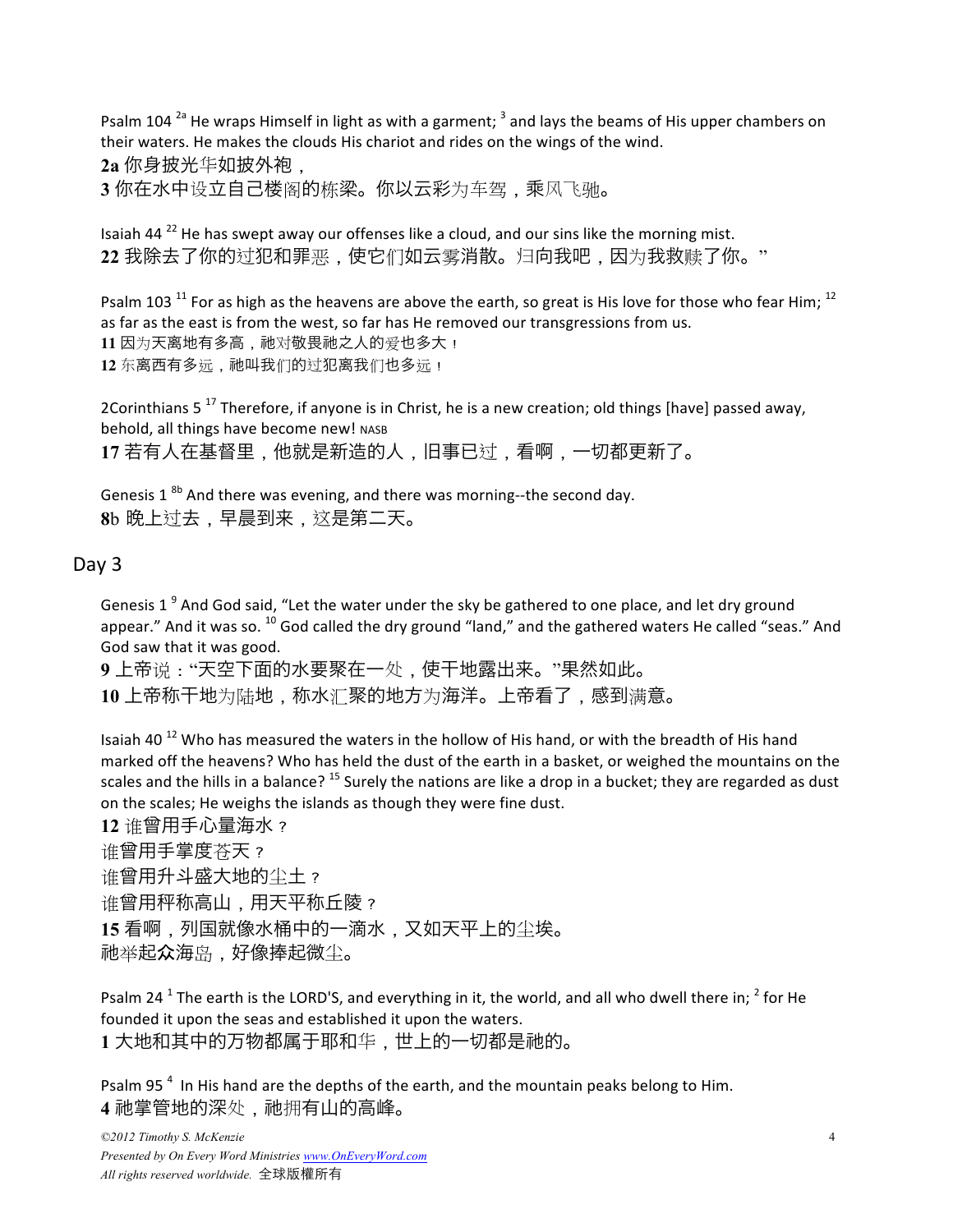Psalm 98 $<sup>8</sup>$  [O] Let the rivers clap their hands, let the mountains sing together for joy;</sup> **8** 江河要鼓掌,群山要在耶和华面前齐声欢唱,

Psalm  $95<sup>5</sup>$  The sea is His, for He made it, and His hands formed the dry land. 5 海洋属于祂,是祂创造的,陆地也是祂造的。

Psalm 93<sup>3</sup> [Yet] the seas have lifted up, O LORD, the seas have lifted up their voice; the seas have lifted up their pounding waves.

**3** 耶和华啊,大海澎湃怒吼,波浪滔天。

Psalm 89 $<sup>9</sup>$  [But] You rule over the surging sea; when its waves mount up, You still them.</sup> 9 你掌管汹涌的大海,平息惊涛骇浪。

Psalm 93<sup>4</sup> [For] mightier than the thunder of the great waters, mightier than the breakers of the sea--the LORD on high is mighty.

**4** 高天之上的耶和华充满力量,超过咆哮的洪水和怒吼的大海。

Jeremiah 5<sup>22</sup> Should we not fear Him? Should we not tremble in His presence? [For] He made the sand a boundary for the sea, an everlasting barrier it cannot cross. The waves may roll, but they cannot prevail; they may roar, but they cannot cross it.

**22** 难道你们不敬畏我吗?这是耶和华说的。难道你们在我面前不颤抖吗?我以沙石为海的 界限,使水永远不能越过它。䰠涌的波涛不能逾越,澎湃的海浪不能漫过。

Genesis 1<sup>11</sup> Then God said, "Let the land produce vegetation seed-bearing plants and trees on the land that bear fruit with seed in it, according to their various kinds. " And it was so.  $^{12}$  The land produced vegetation plants bearing seed according to their kinds and trees bearing fruit with seed in it according to their kinds. And God saw that it was good.

**11** 上帝说:"陆地要长出植物—— 各类结种子的菜蔬和结果子的树木,果子内都有籽。"果然如此, **12** 陆地长出了植物——

各类结种子的菜蔬和结果子的树木,果子内都有籽。上帝看了,感到满意。

Isaiah 45<sup>8</sup> You heavens above, rain down righteousness; let the clouds shower it down. Let the earth open wide, let salvation spring up, and righteousness grow with it; I, the LORD, have created it. **8** "我使诸天降下甘露,云彩降下公义,使大地裂䇖,萌生拯救和公义, 这是我耶和华的作为。

Psalm 147<sup>8</sup> [Lord], You cover the sky with clouds; You supply the earth with rain and make grass grow on the hills.

**8** 䲠以云霞遮蔽天空,降雨水滋润大地,使山上长出绿草。

Psalm 65<sup>9</sup> You care for the land and water it; You enrich it abundantly. The streams of God are filled with water to provide the people with grain for so You have ordained it. <sup>10</sup> You drench its furrows and level its ridges; You soften it with showers and bless its crops. <sup>11</sup> You crown the year with Your bounty, and Your paths overflow with abundance.  $^{12}$  The grasslands of the desert overflow; the hills are clothed with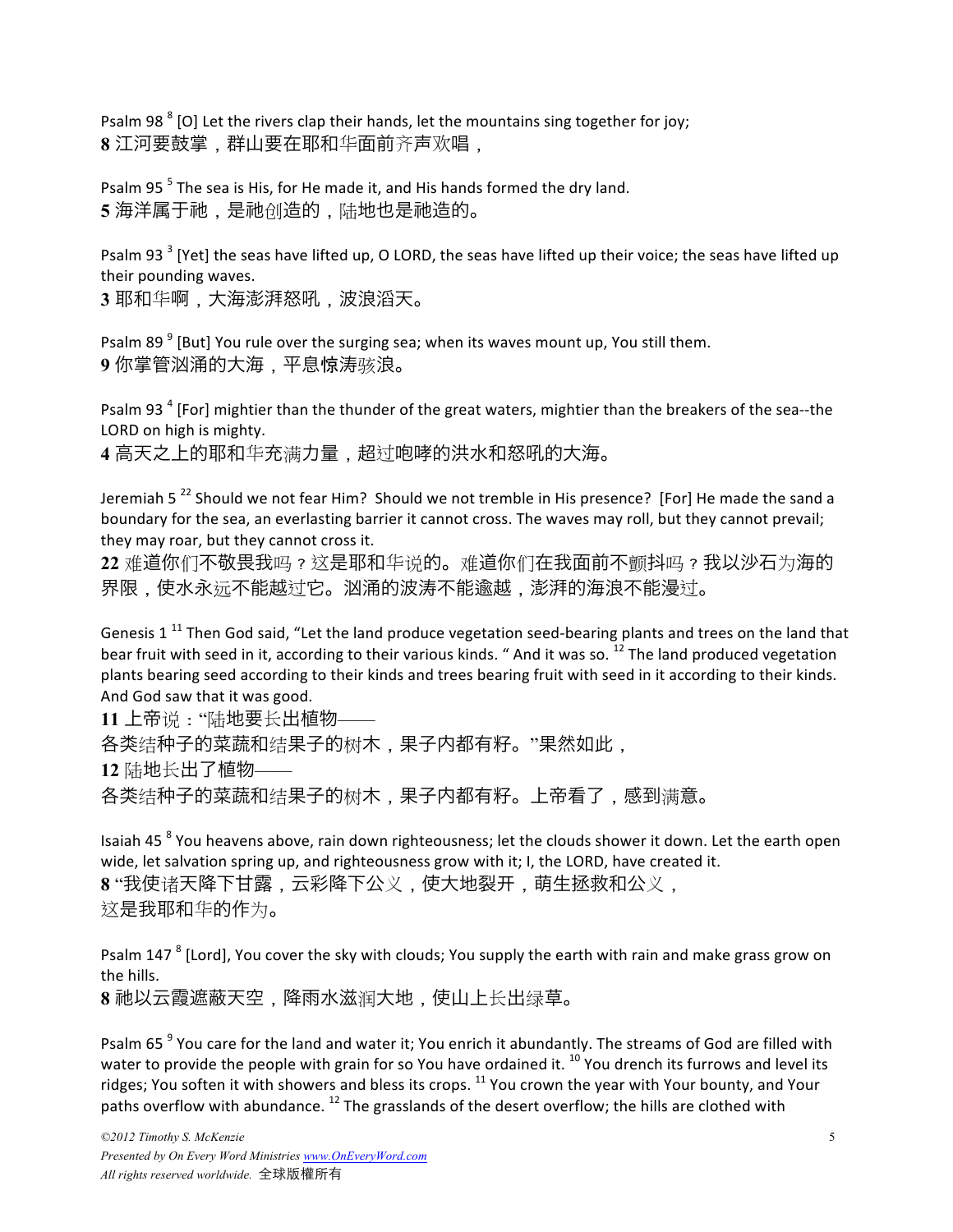gladness.  $^{13}$  The meadows are covered with flocks and the valleys are mantled with grain; they shout for joy and sing. 9 你眷顾大地,降下沛雨,使土地肥沃富饶。上帝啊,你使江河涌流不息,浇灌大地,为世人预备五谷。 **10** 你降下甘霖,浇透垄沟,滋润垄背,使地松软、长出庄稼。 **11** 你赐下丰年福月,你的脚踪恩泽满溢。 12 旷野的草地生机盎然,山岭间充满欢乐, **13** 草场遍布羊群,谷中长满庄稼,处处欢歌笑语。

Isaiah 40<sup>8</sup> [Still] the grass withers and the flowers fade, but the Word of our God stands forever. "**8** 草必枯干,花必凋残,唯有我们上帝的话永远长存。"

Psalm  $1^1$  How blessed is the man who does not walk in the counsel of the wicked, nor stand in the path of sinners, nor sit in the seat of scoffers!  $^2$  But his delight is in the law of the Lord, and in His law he meditates day and night. <sup>3</sup> And he will be like a tree [firmly] planted by streams of water, which yields its fruit in its season, and [whose] leaf does not wither; and in whatever he does, he prospers. NASB **1-2** 不从恶人的计谋,

不与罪人为伍, 不和轻慢上帝的人同流合污, 只喜爱耶和华的律法,昼夜默诵, 这样的人有福了! **3** 他就像溪水旁的树木—— 按时结果子, 叶子也不凋零。 他必凡事亨通。

Genesis 1<sup>13</sup> And there was evening, and there was morning--the third day. **13** 晩上过去,早晨到来,这是第三天。

#### Day 4

Genesis 1<sup>14</sup> And God said. "Let there be lights in the expanse of the sky to separate the day from the night, and let them serve as signs to mark seasons and days and years,  $^{15}$  and let them be lights in the expanse of the sky to give light on the earth." And it was so.  $^{16}$  God made two great lights--the greater light to govern the day and the lesser light to govern the night. He also made the stars.  $^{17}$  God set them in the expanse of the sky to give light on the earth,  $^{18}$  to govern the day and the night, and to separate light from darkness. And God saw that it was good.

**14** 上帝说:"天空要有光体,以区分昼夜,作记号,定节令,计算年日,

**15** 发光普照大地。"果然如此。

16 上帝造了两个大光体,较大的管白昼,较小的管黑夜,又造了星辰。

17 上帝把这些光体摆列在天空,让它们发光普照大地,

18 管理昼夜, 分开明暗。上帝看了, 感到满意。

Isaiah 40<sup>26</sup> [So] lift your eyes and look to the heavens Who created all these? [Surely] He who brings out the starry host one by one, and calls them each by name. Because of His great power and mighty strength, not one of them is missing.

26 你们向天举目,看看是谁创造了这万象?是谁把众星一一领出来,给它们取名? 祂的权 柄和能力䈀大无比,它们一个也不会少。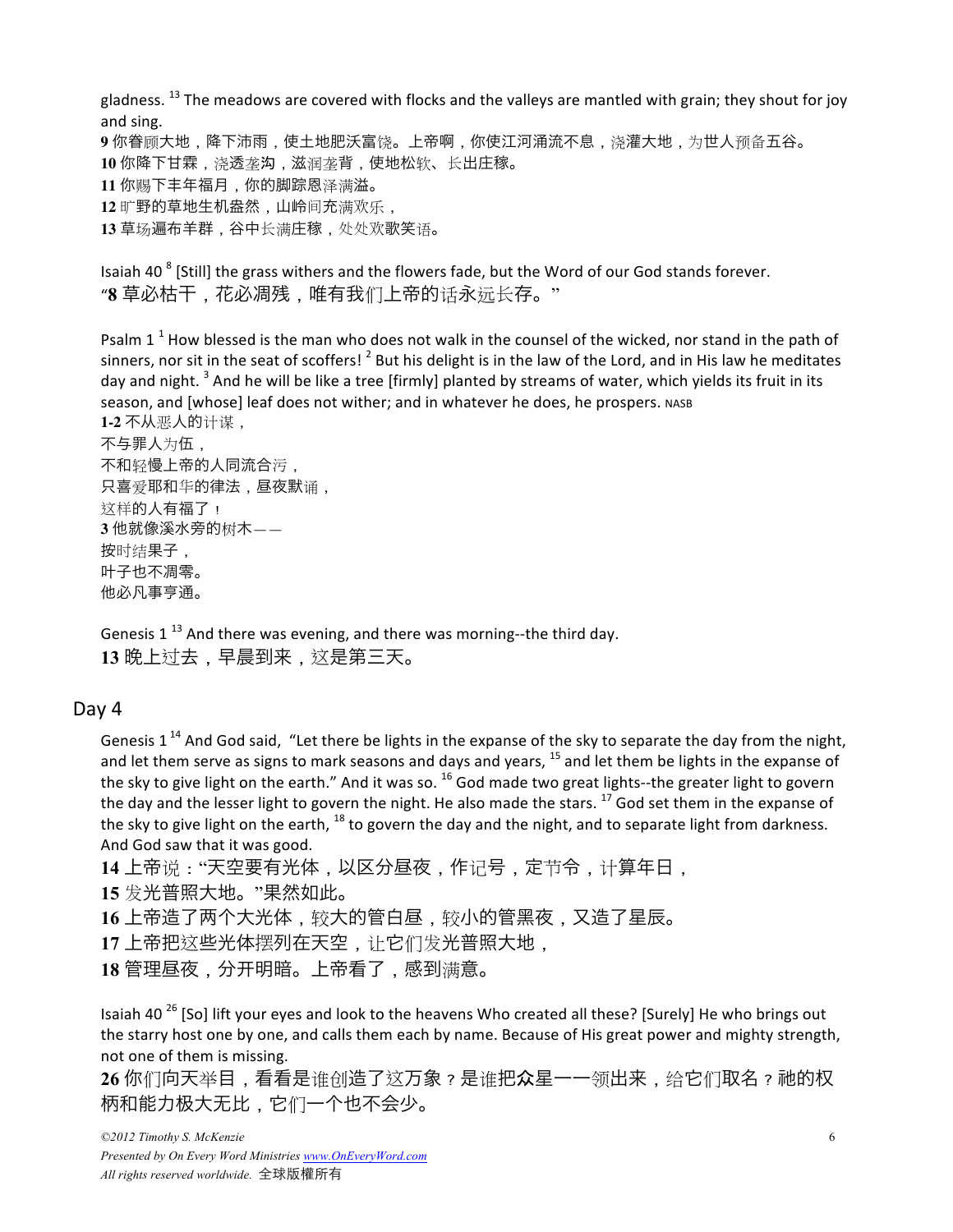Psalm 33<sup>6</sup> [For] by the word of the LORD were the heavens made, their starry host by the breath of His mouth.

**6** 诸天靠䲠的话而造,群星靠䲠口中的气而成。

Psalm 19<sup>1</sup> The heavens declare the glory of God; the skies proclaim the work of His hands. <sup>2</sup> Day after day they pour forth speech; night after night they display knowledge.<sup>3</sup> There is no speech or language where their voice is not heard. <sup>4</sup> Their voice goes out into all the earth, their words to the ends of the world. In the heavens He has pitched a tent for the sun, <sup>5</sup> which is like a bridegroom coming forth from His pavilion, like a champion rejoicing to run his course. <sup>6</sup> It rises at one end of the heavens and makes its circuit to the other; nothing is hidden from its heat.

1 诸天述说上帝的荣耀, 苍穹传扬祂的作为。 2 它们日复一日地诉说,夜复一夜地宣扬, **3** 无言无语,无声无息。 **4** 它们的声音传遍天下,它们的话语传到地䈀。上帝在天上为太䧈设立居所。 5 太阳出来时, 如步出洞房的新郎, 又如欢然奔跑赛程的健儿。 6<sup>它滑过长空,从天这边绕到天那边,热量广及万物。</sup>

Isaiah 45 $<sup>6</sup>$  so that from the rising of the sun to the place of its setting men may know there is none besides</sup> Him. He is the LORD, and there is no other.

6 这样,从日出之地到日落之处,普天下都知道除我以外,别无他神,我耶和华独一无二。

Isaiah 60<sup> $1$ </sup> [So] Arise, shine, for your light has come, and the glory of the LORD rises upon you.<sup>3</sup> Nations will come to Your light, and kings to the brightness of Your dawn. 1起来,发光吧!因为你的光已经来到,耶和华的荣耀已经照在你身上。

Psalm 74  $^{16}$  [For] the day is Yours, and Yours also the night; You established the sun and moon.  $^{17}$  It was You who set all the boundaries of the earth; You made both summer and winter. **16** 白昼和黑夜都属于你,你设立了日月 。 17 你划定大地的疆界,又创造了盛夏和寒冬。

Psalm 147<sup>16</sup> You spread the snow like wool and scatter the frost like ashes.<sup>17</sup> You hurl down Your hail like pebbles. Who can withstand Your icy blast? <sup>18</sup> [But] you send Your word and melt them; You stir up Your breezes, and the waters flow.

**16** 䲠降下羊毛般的白雪,撒下炉灰般的寒霜。 17 祂抛下碎石般的冰雹, 谁能经得住祂降下的严寒呢?

**18** 䲠一声令下,冰雪便溶化,微风便吹拂,河川便奔流。

Isaiah 1<sup>18</sup> "Come now, let us reason together," says the LORD. "Though your sins are like scarlet, they shall be as white as snow; though they are red as crimson, they shall be like wool." **18** 耶和华说:"你们来,我们理论理论!虽然你们罪恶深重,但我必使你们洁净如雪,白如

羊毛。

Psalm  $148<sup>3</sup>$  [So] praise Him, sun and moon, praise Him, all you shining stars. 3 太阳、月亮啊,你们要赞美祂!闪亮的星辰啊,你们要赞美祂!

Psalm 89<sup>5a</sup> [Truly] The heavens do praise Your wonders, O LORD, and Your faithfulness too.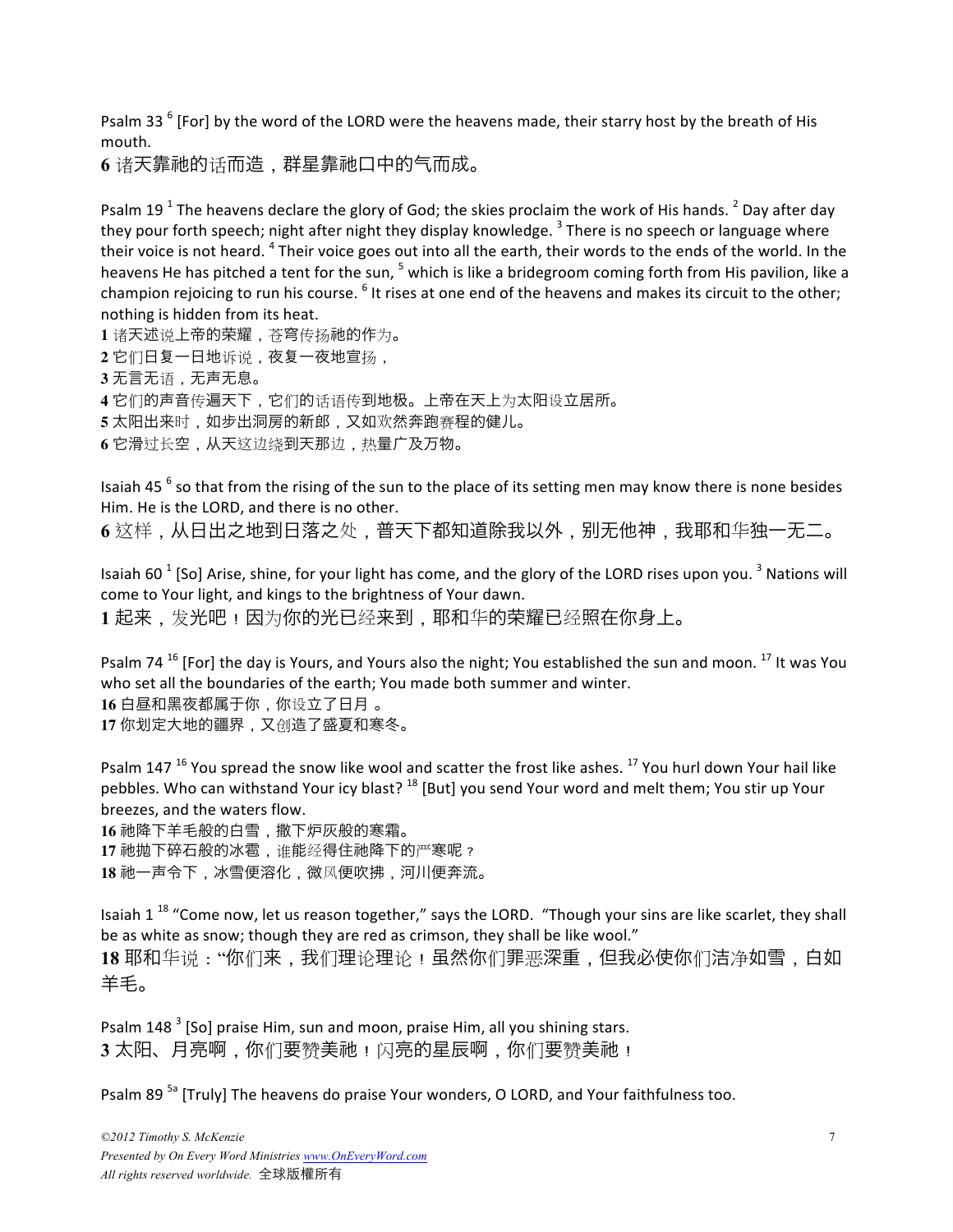5 耶和华啊,诸天要颂扬你的奇妙,众圣者要赞美你的信实。

Lamentations 3<sup>21</sup> This I recall to my mind, therefore I have hope.<sup>22</sup> The Lord's lovingkindnesses indeed never cease, for His compassions never fail.  $^{23}$  They are new every morning; great is Thy faithfulness! NASB 21 然而, 我想起这事, 便有了盼望, 22 就是耶和华的慈爱永不终止, 祂的怜悯永无穷尽。23 祂的慈爱和怜悯每天早晨都是新的,祂的信实无比伟大!

Genesis 1<sup>19</sup> And there was evening, and there was morning--the fourth day. 19 晚上过去, 早晨到来, 这是第四天。

#### Day 5

Genesis 1<sup>20</sup> And God said, "Let the water teem with living creatures, and let birds fly above the earth across the expanse of the sky."  $^{21}$  So God created the great creatures of the sea and every living and moving thing with which the water teems, according to their kinds, and every winged bird according to its kind. And God saw that it was good.  $^{22}$  God blessed them and said, "Be fruitful and increase in number and fill the water in the seas, and let the birds increase on the earth."

**20** 上帝说:"水中要充满各种动物,空中要有禽鸟飞翔。"

**21** 上帝就造了海中的大鱼等各类水族和各类禽鸟。上帝看了,感到满意。

22 上帝赐福给这一切生物,说:"水族要生养繁殖,充满海洋,禽鸟也要在地上多多地繁殖 。"

Matthew  $6^{26}$  Look at the birds of the air; they do not sow or reap or store away in barns, and yet your heavenly Father feeds them. Are you not much more valuable than they?

26 你们看天上的飞鸟,它们不种,不收,也不在仓里积存粮食,你们的天父尚且养活它们 ,难道你们还不如飞鸟贵重吗?

Matthew 10<sup>29</sup> Are not two sparrows sold for a penny? Yet not one of them will fall to the ground apart from the will of your Father.  $31$  So don't be afraid; you are worth more than many sparrows. **29** 䫆只麻雀不是只卖一个铜钱吗?然而没有天父的许可,一只也不会掉在地上。

Psalm 104<sup>24</sup> How many are Your works, O LORD! In wisdom You made them all; the earth is full of Your creatures.<sup>25</sup> There is the sea, vast and spacious, teeming with creatures beyond number-- living things both large and small.

**24** 耶和华啊,你的创造多么繁多!你用智慧造了这一切,大地充满了你创造的万物。 **25** 汪洋浩瀚,充满了无数的大小水族,

Psalm  $148<sup>7</sup>$  Praise the LORD from the earth, you great sea creatures and all ocean depths, **7** 要在世上赞美耶和华,海中的巨兽和深渊啊,

Psalm 69  $34$  Let heaven and earth praise Him, the seas and all that move in them, 34 愿天地都赞美祂,愿海和其中的一切都赞美祂!

Genesis 1 $^{23}$  And there was evening, and there was morning--the fifth day. **23** 晩上过去,早晨到来,这是第五天。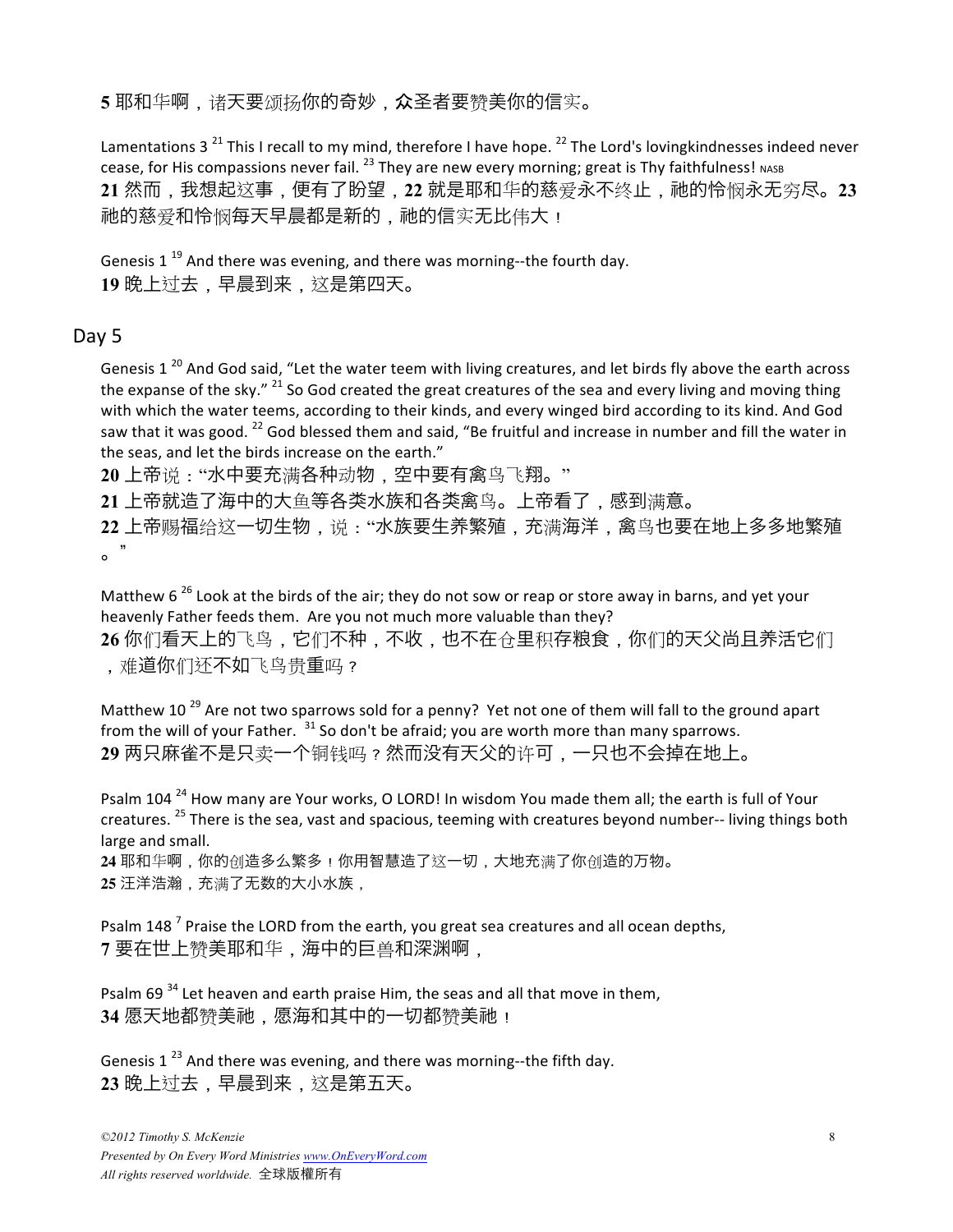## Day 6

Genesis 1<sup>24</sup> And God said, "Let the land produce living creatures according to their kinds livestock, creatures that move along the ground, and wild animals, each according to its kind." And it was so.  $^{25}$  God made the wild animals according to their kinds, the livestock according to their kinds, and all the creatures that move along the ground according to their kinds. And God saw that it was good. <sup>26</sup> Then God said, "Let us make man in Our image, in Our likeness, and let them rule over the fish of the sea and the birds of the air, over the livestock, over all the earth, and over all the creatures that move along the ground." <sup>27</sup> So God created man in His Own image, in the image of God He created him; male and female He created them. **24** 上帝说:"大地要繁衍各类动物——各类的牲畜、爬虫和野兽。"果然如此。

**25** 上帝造了各类的野兽、牲畜和爬虫。上帝看了,感到满意。

**26** 上帝说:"我们要照着我们的形象,按着我们的样子造人,让他们管理海里的鱼、空中的鸟和地上的牲畜及 一切爬虫。"

27 上帝就照着自己的形象造了人, 祂照着自己的形象造了男人和女人。

Genesis 2<sup>7</sup> The LORD God formed the man from the dust of the ground and breathed into his nostrils the breath of life, and the man became a living being. <sup>21</sup> And the LORD God caused the man to fall into a deep sleep; and while he was sleeping, God took one of the man's ribs and closed up the place with flesh.  $^{22}$  Then the LORD God made a woman from the rib He had taken out of the man, and He brought her to the man.  $^{23}$ The man said, "This is now bone of my bones and flesh of my flesh; she shall be called 'woman,' for she was taken out of man."

**7** 耶和华上帝用地上的尘土造了人,把生命的气息吹进他的鼻孔里,他就成了有生命的人。 **21** 耶和华上帝使那人䗻睡,然后从他身上取出一根肋骨,再把肉合起来。

**22** 耶和华上帝用那根肋骨造成一个女人,带到那人跟前。

**23** 那人说:"这才是我的同类,我骨中的骨,肉中的肉,要称䭪为女人,因为䭪是从男人身 上取出来的。

Genesis 1  $^{28a}$  God blessed them and said to them, "Be fruitful and increase in number; fill the earth and subdue it."  $30b$  And it was so.

28a 上帝赐福给他们, 对他们说: "你们要生养众多, 遍布地面, 治理大地. **30**b 果然如此。

Psalm  $8^1$  O LORD, our Lord, how majestic is Your name in all the earth! You have set Your glory above the heavens. <sup>2</sup> From the lips of children and infants You have ordained praise because of Your enemies, to silence the foe and the avenger.  $3$  When I consider Your heavens, the work of Your fingers, the moon and the stars, which You have set in place,  $4a$  what is man that You are mindful of him?

1 我们的主耶和华啊,你的名在地上何其尊贵!你的荣耀充满诸天。

**2** 你使孩童和婴儿的口发出颂赞,好叫你的仇敌哑口无言。

**3** 我观看你指头创造的苍穹和你摆列的月亮星辰,

**4a** 人算什么,你竟顾念他!

Psalm 100<sup>3</sup> Know [therefore] that the LORD is God. It is He who made us, and we are His; we are His people, the sheep of His pasture.

3 要知道耶和华是上帝, 祂创造了我们, 我们属于祂, 是祂的子民, 是祂草场上的羊。

Isaiah 64  $8$  O LORD, You are our Father. We are the clay, You are the potter; we are all the work of Your hand.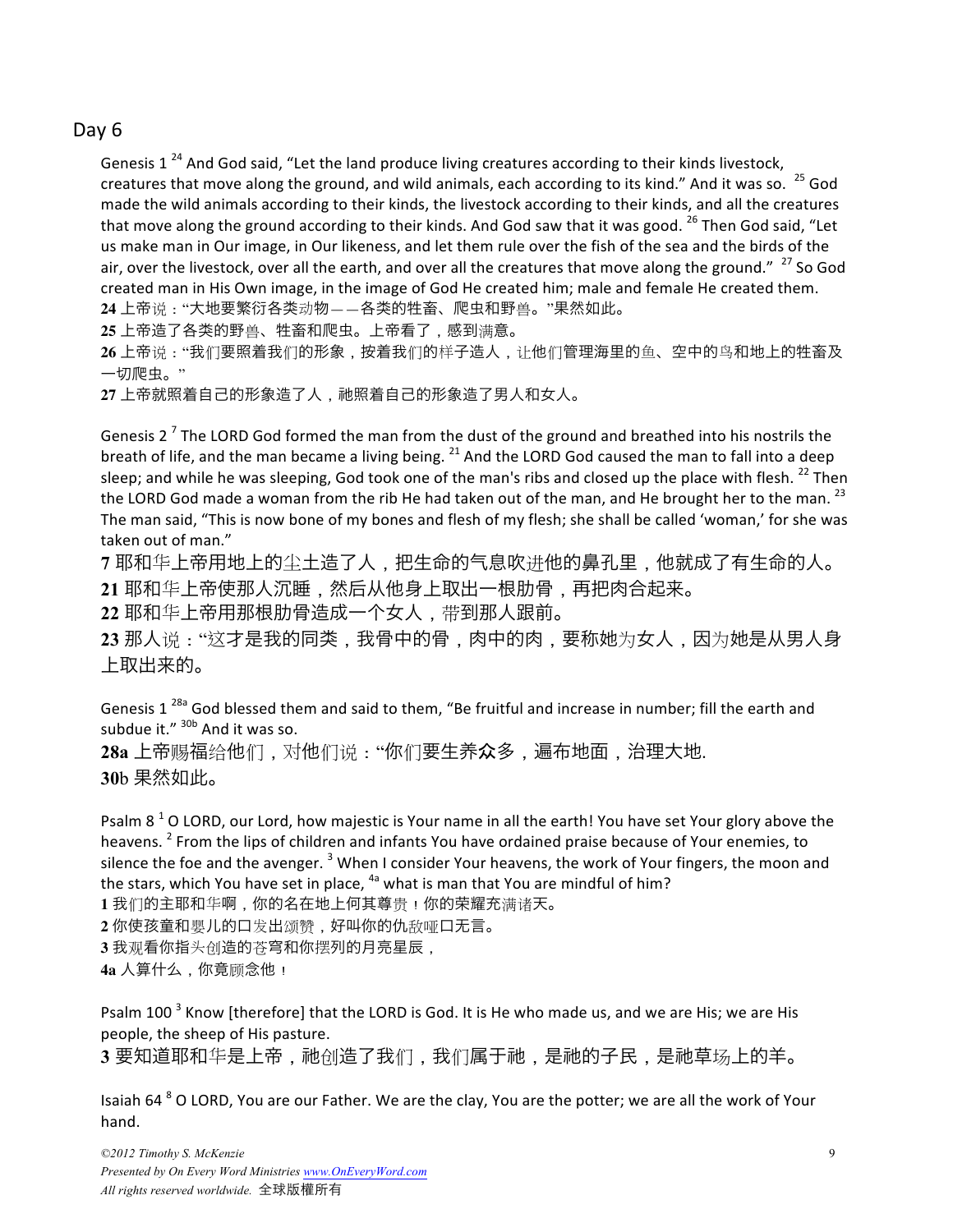**8** 但耶和华啊,你是我们的父亲。我们是陶泥,你是窑匠,你亲手造了我们。

Job 33<sup>4</sup> [Yes], the Spirit of God has made me; the breath of the Almighty gives me life. 4 上帝的灵创造了我 ,全能者的气赋予我生命。

Psalm 139<sup>13</sup> For Thou didst form my inward parts; Thou didst weave me in my mother's womb.<sup>14</sup> I will give thanks to Thee, for I am fearfully and wonderfully made; Wonderful are Thy works, and my soul knows it very well. <sup>15</sup> My frame was not hidden from Thee, when I was made in secret, [and] skillfully wrought in the depths of the earth.  $^{16}$  Thine eyes have seen my unformed substance; and in Thy book they were all written, the days that were ordained for me, when as yet there was not one of them. NASB

**13** 你创造了我,使我在母腹中成形。

14 我称谢你,因为你创造我的作为是多么奇妙可畏,我心深深知道。

**15** 我在隐秘处被造、在母腹中成形的时候,你对我的形体一清二楚。

**16** 我的身体还未成形,你早已看见了。你为我一生所定的年日,我还没有出生就已经记在你的册子上了。

Psalm 138<sup>8</sup> The LORD will fulfill His purpose for me; Your love, O LORD, endures forever [so] do not abandon the works of Your hands.

8 耶和华必成就祂为我所定的计划。耶和华啊,你的慈爱永远长存。求你不要撇弃我-你亲手所造的。

Philippians  $1^6$  For I am confident of this very thing, that He who began a good work in me will perfect it until the day of Jesus Christ. NASB

6 我深信,上帝既然在你们心里开始了这美好的工作,祂必在耶稣基督再来的时候完成这工 作。

Psalm 103<sup>13</sup> As a father has compassion on his children, so the LORD has compassion on those who fear Him;  $^{14}$  for He knows how we are formed, He remembers that we are dust.  $^{15}$  As for man, his days are like grass, he flourishes like a flower of the field;  $^{16}$  the wind blows over it and it is gone, and its place remembers it no more.<sup>17</sup> But from everlasting to everlasting the LORD'S love is with those who fear Him, and His righteousness with their children's children-**13** 耶和华怜爱敬畏䲠的人,如同慈父怜爱自己的儿女。 **14** 因为䲠知道我们的本源,顾念我们不过是尘土。 **15** 世人的年日如同草芥,如野地茂盛的花, **16** 一经风吹,便无影无踪,永远消逝。 **17** 耶和华永永远远爱敬畏䲠的人,以公义待他们的子子孙孙,

Psalm 95  $^6$ /Isaiah 43  $^7$  Come, let everyone who is called by His name, whom He created for His glory, whom He formed and made, bow down in worship, let us kneel before the Lord our Maker. **6** 来吧,让我们俯伏敬拜,在创造我们的耶和华面前跪下。

Genesis 1  $31$  God saw all that He had made, and behold, it was very good. And there was evening, and there was morning--the sixth day.

**31** 上帝看了,感到非常满意。晩上过去,早晨到来,这是第六天。

#### Day 7

Genesis 2<sup>1</sup> Thus the heavens and the earth were completed in all their vast array.<sup>2</sup> [So] by the seventh day God had finished the work He had been doing; [and] on the seventh day He rested from all His work.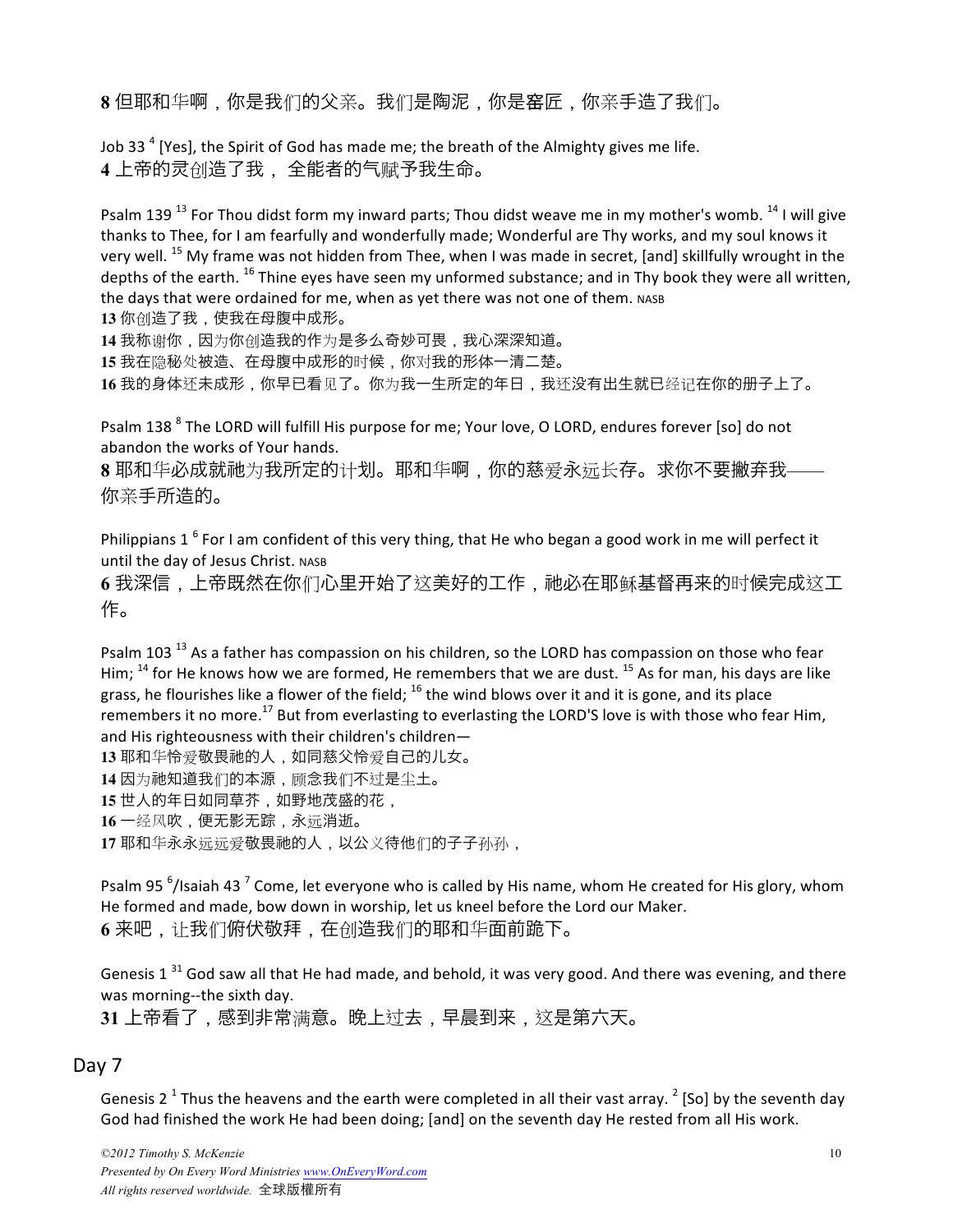**1** 天地万物都造好了。

**2** 第七天,上帝完成了䲠的创造之工,就在第七天歇了一切的工。

Jeremiah  $6^{16}$  This is what the LORD says "Stand at the crossroads and look; ask for the ancient paths, ask where the good way is, and walk in it, and you will find rest for your souls."

16 耶和华说: "你们要站在路口观望, 寻访古道, 找到正路并行在其上, 便会得到心灵的安 宁。"但你们却说:"我们拒绝这样做。"

Isaiah 40<sup>29</sup> He gives strength to the weary and increases the power of the weak.<sup>30</sup> Even youths grow tired and weary, and young men stumble and fall;  $31$  but those who hope in the LORD will renew their strength. They will soar on wings like eagles; they will run and not grow weary, they will walk and not be faint. **29** 䲠赐疲乏的人能力,给软弱的人力量。

**30** 即使青年也会疲乏困倦,强壮的人也会踉跄跌倒;

**31** 但仰望耶和华的人必重新得力。他们必像鹰一样展翅高飞,奔䋯不致困倦,行走也不会 疲乏。

Matthew 11 $^{28}$  [And Jesus said], "Come to Me, all who are weary and heavy-laden, and I will give you rest. <sup>29</sup> Take My yoke upon you, and learn from Me, for I am gentle and humble in heart; and you shall find rest for your souls." NASB

28 "所有劳苦困乏、背负重担的人啊,到我这里来吧!我要赐给你们安息。

**29** 我心柔和谦卑,你们要负我的轭,向我学习,这样你们的心䈻必得享安息。

Isaiah 40<sup> $11a$ </sup> like a shepherd He tends His flock  $\overline{A}$  He gathers the lambs in His arms and carries them close to His heart.

11a 祂像牧人一样牧养自己的羊群,用臂膀把羊羔聚在一起,抱在怀中,

Genesis 2<sup>3</sup> And [so] God blessed the seventh day and made it holy, because on it He rested from all the work of creating that He had done.

**3** 上帝赐福给第七天,将其定为圣日,因为䲠在这一天歇了䲠一切的创造之工。

#### Thesis

Romans  $1^{20}$  [Yes], since the creation of the world God's invisible qualities--His eternal power and divine nature--have been clearly seen, being understood from what has been made, so that men are without excuse.

**20** 自从创造天地以来,上帝永恒的大能和神性是明明可知的,虽然肉眼看不见,但透过受 造之物就可以领悟,因而人类毫无借口推说不知。

#### Questions

Exodus 5<sup>2a</sup> [Yet some will still say], "Who is the Lord that I should obey His voice?" NASB 2a 法老说: "耶和华是谁 ? 我凭什么要听从他,

#### Answers

Isaiah 40<sup>21</sup> [But] do you not know? Have you not heard? Has it not been told you from the beginning? Have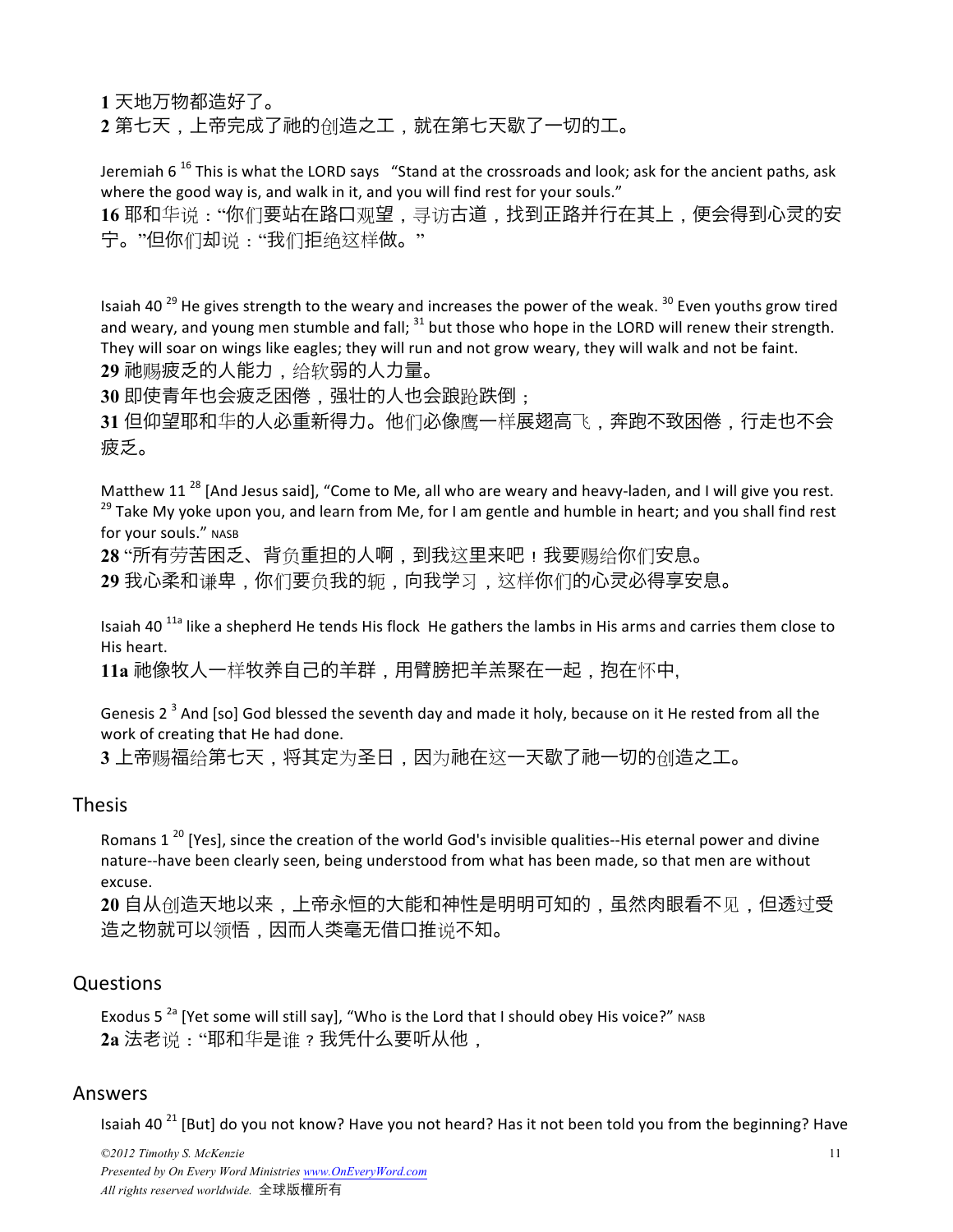you not understood since the earth was founded? <sup>28</sup> The LORD is the everlasting God, the Creator of the ends of the earth. He will not grow tired or weary, and His understanding no one can fathom. **21** 难道你们不知道吗?难道你们没有听过吗?难道不是从起初就告诉过你们吗?难道从大 地奠立根基以来,你们一直没有明白吗? **28** 难道你不知道?难道你没有听见过?永恒的上帝耶和华—— 创造地极的主宰不会疲乏也不会困倦,祂的智慧深不可测。

1Corinthians  $2^{16}$  For who has known the mind of the Lord that he may instruct Him? 16 "谁曾知道主的心意, 能够指教祂呢?"但我们明白基督的心意。

Job 12<sup>7</sup> But ask the animals, and they will teach you, or the birds of the air, and they will tell you;  $^8$  or speak to the earth, and it will teach you, or let the fish of the sea inform you. <sup>9</sup> Which of all these does not know that the hand of the LORD has done this?  $^{10}$  In His hand is the life of every creature and the breath of all mankind.

 "你去问走兽,它们会指教你; 问天上的飞禽,它们会告诉你; 向大地讨教,大地会指教你, 或让海中的鱼为你阐明。 它们当中䬟个不知这是耶和华所为? 所有生䈻都在䲠手中, 世人的气息也不例外。

Isaiah 40<sup>13</sup> [And] who has directed the Spirit of the Lord, or as His counselor has informed Him? NASB **13** 谁曾测度耶和华的心? 谁曾做祂的谋士指点祂?

Job 40<sup> $2$ </sup> Will the one who contends with the Almighty correct Him? **2** "强辩者岂可与全能者争论? 与上帝辩驳的人请作出答䐾。"

Isaiah 45 $^{9b}$  Does the clay say to the potter, `What are you making? **9b** 陶泥怎能对陶匠说,'你在干什么'?

[Even the Lord Himself asks you]

Job 38<sup>4</sup> "Where were you when I laid the earth's foundation? Tell Me, if you understand. <sup>5</sup> Who marked off its dimensions? Surely you know! Who stretched a measuring line across it? <sup>6</sup> On what were its footings set, or who laid its cornerstone-- <sup>7</sup> while the morning stars sang together and all the angels shouted for joy? <sup>8</sup> Who shut up the sea behind doors when it burst forth from the womb,  $9$  when I made the clouds its garment and wrapped it in thick darkness,  $^{10}$  when I fixed limits for it and set its doors and bars in place,  $^{11}$ when I said, 'This far you may come and no farther; here is where your proud waves halt'?<sup>12</sup> Have you ever in your life given orders to the morning, or shown the dawn its place,  $^{16}$  Have you journeyed to the springs of the sea or walked in the recesses of the deep?  $^{18}$  Have you comprehended the vast expanses of the earth? Tell Me, if you know all this. <sup>22</sup> Have you entered the storehouses of the snow or seen the storehouses of the hail, <sup>31</sup> Can you bind the beautiful Pleiades? Can you loose the cords of Orion? <sup>32</sup> Can you bring forth the constellations in their seasons or lead out the Bear with its cubs?  $^{33}$  Do you know the laws of the heavens? Can you set up God's dominion over the earth?  $34$  Can you raise your voice to the clouds and cover yourself with a flood of water?  $35$  Do you send the lightning bolts on their way? Do they report to you [and say], 'Here we are'?  $36$  Who endowed the heart with wisdom or gave understanding to the mind?  $37$ Who has the wisdom to count the clouds and who can tip over the water jars of the heavens?" **4** "我立大地根基的时候,你在䬟里? 你若那么聪明,请告诉我。 5 你可知道谁为大地定的尺寸? 谁用准绳把它丈量?

**6** 是什么支䔨大地的根基? 谁为它安放的基石?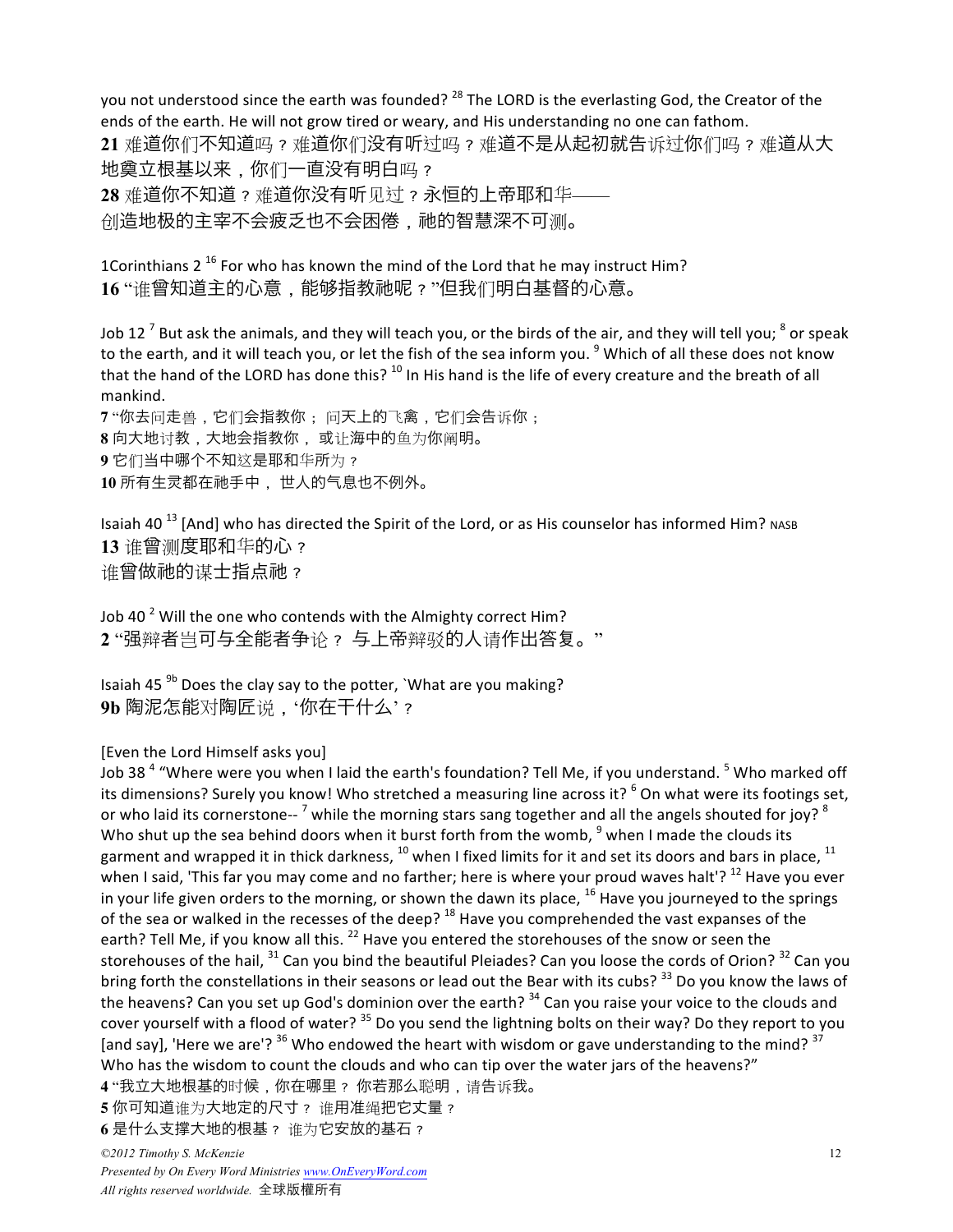当时晨星齐声歌唱, 众天使都发出欢呼。 "大海从母胎奔腾而出时, 谁为它䎞定界限? 是我为大海披上云彩, 为它裹上厚厚的幽暗。 是我为它䎞定界限, 并安上門和闩, 说,"你到此为止,不可越界; 你狂傲的波涛要停在这里。' "你生平可曾向晨曦发号施令, 为黎明的曙光指定岗位, 你可曾到过大海的源头, 走过深渊的底部? 你知道大地有多广阔吗? 你若知道,就告诉我吧。 "你曾到过雪库, 或见过雹仓吗? "你能系住昴星的结, 解䇖参星的带吗? 你能按季节领出星座, 引导北斗及其众星吗? 你知道天的定律吗? 你能使地服从天律吗? 你能号令云彩, 使倾盆大雨覆盖你吗? 你能命闪电发出, 让它听候调遣吗? 谁将智慧放在人胸中? 谁使人内心有聪明? 谁能凭智慧数算云彩? 谁能倾倒天上的水囊?(Verse 37 in English is verse 38 in CCV)

Job 39  $^1$  "Do you know when the mountain goats give birth? Do you watch when the doe bears her fawn?  $^2$ Do you count the months till they bear? Do you know the time they give birth?  $^{19}$  Do you give the horse his strength or clothe his neck with a flowing mane? <sup>26</sup> Does the hawk take flight by your wisdom and spread his wings toward the south?  $^{27}$  Does the eagle soar at your command and build his nest on high?" **1** "你知道野山羊何时生产吗? 你看过母鹿产仔吗? **2** 你能算出它们怀胎的月数吗? 你知道它们分娩的日期吗? **19** "马的力量岂是你赐的? 它颈上的鬃毛岂是你披的? **26** "鹰隼展翅翱翔,飞往南方, 岂是靠你的智慧? **27** 秃鹰腾飞,在高处搭窝, 岂是奉你的命令?

#### Doxology

Romans 11 $^{33}$  Oh, the depth of the riches of the wisdom and knowledge of God! How unsearchable His judgments, and His paths beyond tracing out! 33 啊, 上帝的智慧和知识多么博大精深! 祂的判断多么难测! 祂的踪迹多么难寻!

Psalm 147<sup>5</sup> Great is our Lord and mighty in power; His understanding has no limit. 5 我们的主伟大无比, 充满力量, 祂的智慧没有穷尽。

Ecclesiastes 3<sup>11</sup> He has made everything beautiful in its time. He has also set eternity in the hearts of men; yet they cannot fathom what God has done from beginning to end. **11** 䲠使万事各按其时变得美好,又把永恒的意识放在人心里,人却不能测透上帝从始至终 的作为。

Revelation  $4^{11}$  Thou art worthy, O Lord, to receive glory and honor and power; for Thou hast created all things, and for Thy pleasure they are and were created. KJV 11 "我们的主,我们的上帝,你配得荣耀、尊贵和权能, 因你创造了万物,万物都因你的旨意被创造而存在。